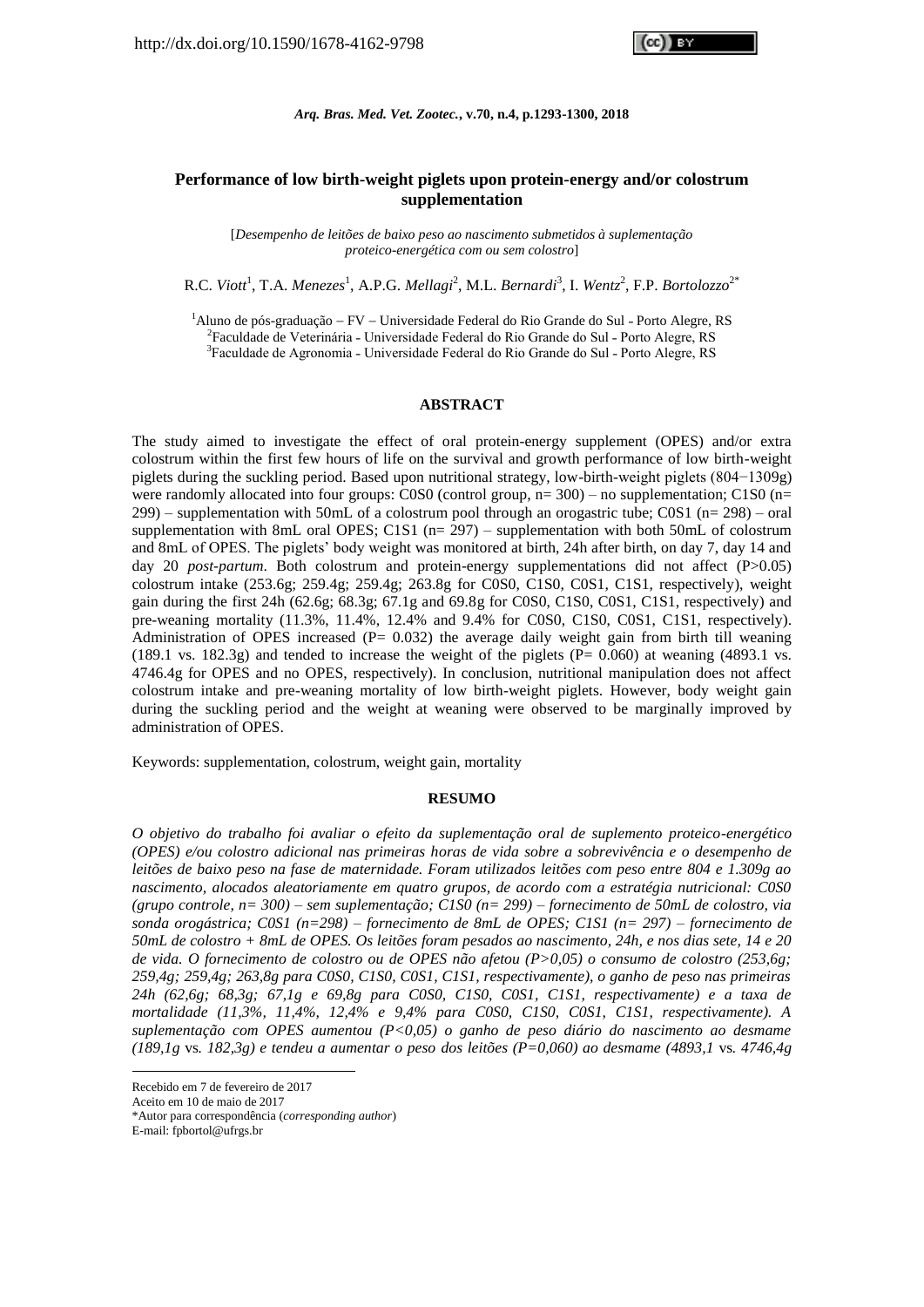#### *Viott et al.*

*para OPES e sem OPES, respectivamente). Conclui-se que a manipulação nutricional de leitões de baixo peso ao nascimento não afeta o consumo de colostro e a mortalidade pré-desmame. No entanto, a administração de OPES aumentou levemente o ganho de peso na maternidade e o peso ao desmame.*

*Palavras-chave: suplementação, colostro, ganho de peso, mortalidade*

# **INTRODUCTION**

Advances in genetics and techniques associated with the production of pigs have resulted in significantly larger litters (Baxter *et al*., 2013). Over the last 20 years, litter sizes have increased to 14−16 piglets, which is an improvement of nearly 2−4 pigs per litter (Quesnel *et al*., 2015). However, a larger litter size is often associated with a reduced birth weight and a greater weightbased variation within the litter (Quiniou *et al*., 2002). This has a negative impact on piglet vitality as well as survival (Damgaard *et al*., 2003).

Weight at birth is regarded as an important indicator of performance because piglets with low birth-weight (less than 1.0kg) are known to be associated with a reduced potential for growth (Foxcroft *et al*., 2009). This effect is often observed to persist throughout life with the lighter piglets taking significantly longer to reach market (Beaulieu *et al*., 2010) and having poorer carcass quality as compared to their heavier counterparts (Foxcroft *et al*., 2009). Low birthweight piglets also suffer from a higher risk of death because they are less competitive with respect to colostrum intake and have lower body energy reserves (Baxter *et al*., 2008). The mortality rate among these low-weight piglets ranges 30−70% (Morise *et al*., 2008; Furtado *et al*., 2012; Panzardi *et al*., 2013).

In addition to limited body energy reserves at birth, light-weight piglets often do not receive adequate plasma immunoglobulins during pregnancy due to certain structural characteristics of the swine placenta (Salmon *et al*., 2009) and hence are susceptible to a large variety of pathogens present in the environment. As a result, colostrum intake soon after birth is vital for ensuring the survival of these piglets as colostrum provides immunoglobulins (Devillers *et al*., 2011; Ferrari *et al*., 2014) as well as the energy required for thermoregulation and body growth (Le Dividich *et al*., 2005). It is recommended that a minimum of 200g of colostrum should be consumed during the first 24h of life so as to reduce the chances of death until weaning (Quesnel *et al*., 2012) and 250g should be achieved for a higher pre and postweaning performance (Quesnel *et al*., 2012; Ferrari *et al*., 2014).

Administration of energy supplements is a strategy that is frequently used in order to provide the neonatal piglet with the energy it requires for improving the intake of colostrum (Declerck *et al*., 2016). The extra energy provided in this manner has the potential to improve their ability to search for the udder, which in turn can increase the intake of colostrum and improve performance while decreasing mortality until weaning (Quesnel *et al*., 2012). However, very few studies have been conducted to assess the effect of extra energy supplementation in the first hours of life and the results of these studies are inconsistent (Casellas *et al*., 2005; Kummer *et al*., 2015; Declerck *et al*., 2016). The present study was conducted with the aim of investigating the effect of oral proteinenergy supplement (OPES) and/or extra colostrum within the first few hours of life on the survival and growth performance of low birthweight piglets during the suckling period.

## **MATERIAL AND METHODS**

The experimental protocol described in this study was approved by the Institutional Animal Care and Use Committee (CEUA-FAVET-UFRGS) under an experimental license (Project number 28456). The trial was carried out on a commercial swine unit of 4,300 sows, located in the South of Brazil in the Santa Catarina state. The study was conducted during the months of January to May. Piglets with birth weight 804– 1,309g were selected from multiparous 292 Landrace  $\times$  Large White sows (Camborough 25® , Agroceres PIC) with parity order (PO) of  $4.7 \pm 0.08$  (mean  $\pm$  SEM).

From day 110 of gestation onwards, the females were housed in farrowing rooms in individual crates of dimensions  $2.10 \times 1.70$ m. The internal temperature of the farrowing room was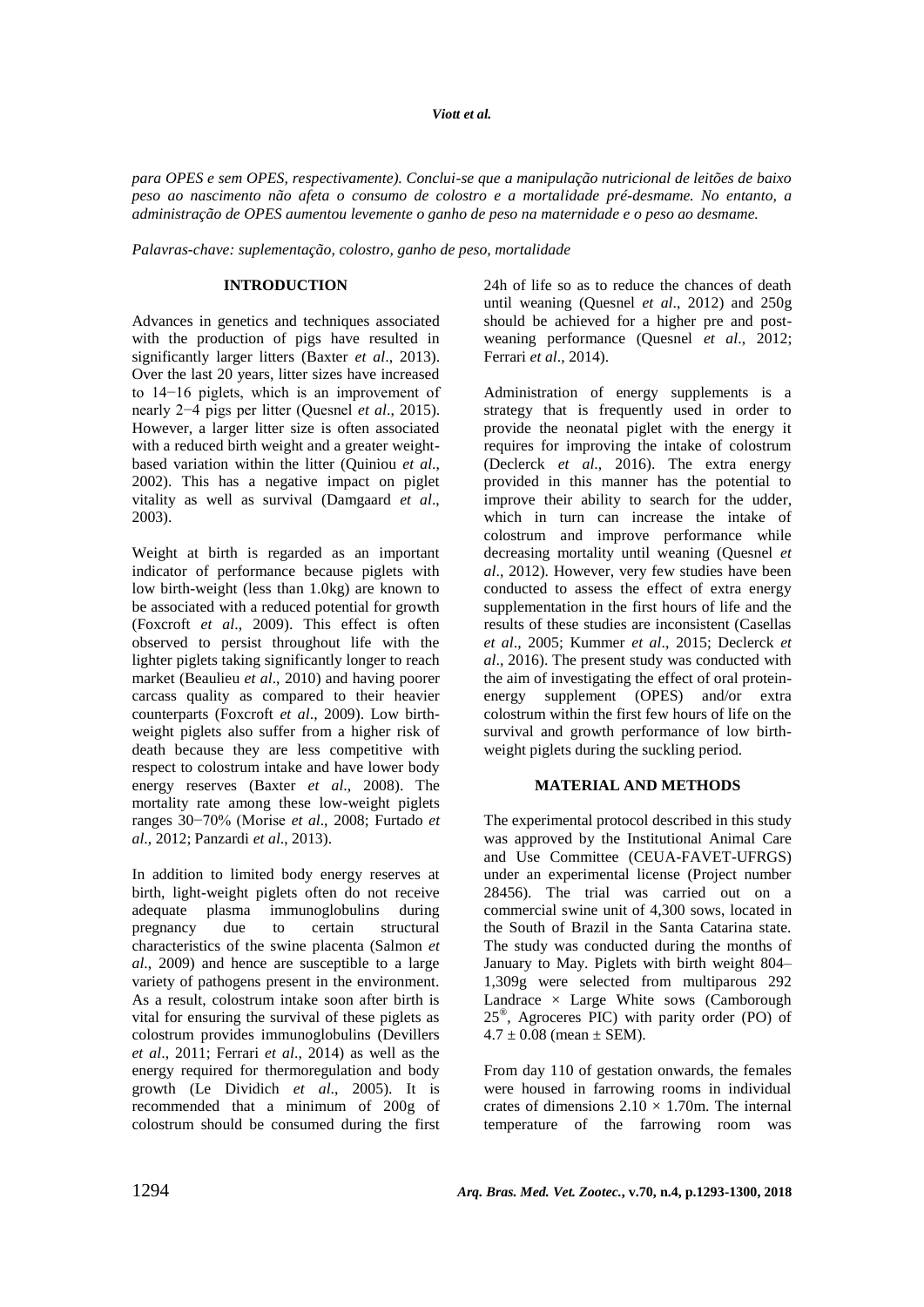controlled by double curtain management. The farrowing crates had a place of refuge for the piglets (dimensions of  $0.75 \times 0.65$ m) and free access to a creep area with a heating floor system and incandescent lamp. Sows were fed nearly *ad libitum* (18.5% CP; 1.0% Lysin, 3,400kcal EM/kg) with automatic feeder system. Both females and piglets had *ad libitum* access to water.

For establishing a litter of 12 low birth-weight piglets, 2 to 5 farrowings were monitored simultaneously. In total, 292 farrowings were monitored over a period of 98 days. Piglet care at birth included drying, clamping, and antisepsis of the umbilical cord. Subsequent to these procedures, the neonates were individually weighed and placed close to the mother's udder in the farrowing crate where an infrared heating lamp was set above them.

Healthy non-experimental sows with body condition score between 2.5 and 4.0 (scale of 1 to 5) and PO between 2 to 9 were used to form the colostrum pools. Colostrum extraction was performed by manual milking within 6h of onset of farrowing. Colostrum samples (~200mL) were collected and grouped to form pools of 1,200mL each. These pools were stored at –20°C and care was taken to ensure that storage period does not exceed 7 days. Immediately before use, the colostrum was thawed in a 40°C water bath for 40min.

Piglets were divided into four groups: (a) Control (C0S0), (b) Colostrum (C1S0), (c) OPES (C0S1) and, (d) Colostrum  $+$  OPES (C1S1). All piglets were suckled by their biological mothers during the first 24h of life, and for the C0S0 group, no further supplementation was performed. In C1S0 group, piglets received an additional 50mL of colostrum (from a colostrum pool) through an orogastric tube (Tube No. 08, Mark Med. Bragança Paulista, SP, Brazil). Piglets from the C0S1 group orally received 8mL of OPES (Mig Dose Evolution®, MIG PLUS Agroindustrial, Brazil). The OPES formulation (Tab. 1) was predominantly composed of milk whey proteins, refined coconut oil and lactose. The C1S1 group received 50mL of colostrum + 8mL of OPES.

The total volume of colostrum or OPES was fractionated in two doses of equal volume at 1 and 4h after birth in the C1S0, C0S1, and C1S1 groups.

| Lative 1. Composition of the product supplied to the piglets and corresponding value for ome<br>Component | Quantity (per kg)   | Offered in 8mL*   |  |  |
|-----------------------------------------------------------------------------------------------------------|---------------------|-------------------|--|--|
| Butyric acid (min)                                                                                        | $5,000$ mg          | 12mg              |  |  |
| Calcium $(min - max)$                                                                                     | $2,500 - 5,000$ mg  | $6 - 12mg$        |  |  |
| Chrome (min)                                                                                              | 0.4mg               | $0.00096$ mg      |  |  |
| Metabolizable Energy (min)                                                                                | 5,400kcal           | 12.96kcal         |  |  |
| Crude fat (min)                                                                                           | 400 <sub>g</sub>    | 960 <sub>mg</sub> |  |  |
| Crude fiber (max)                                                                                         | 10mg                | 0.024mg           |  |  |
| Phosphorus (min)                                                                                          | 1,500 <sub>mg</sub> | 3.6mg             |  |  |
| L-Carnitine (min)                                                                                         | 20.8 <sub>g</sub>   | 49.92mg           |  |  |
| Lactose (min)                                                                                             | 200g                | 480mg             |  |  |
| Lysine $(min)$                                                                                            | 15g                 | 36mg              |  |  |
| Mineral (max)                                                                                             | 60g                 | 144mg             |  |  |
| Methionine (min)                                                                                          | $4,000$ mg          | 9.6mg             |  |  |
| Nucleotides (min)                                                                                         | $2,000$ mg          | 4.8mg             |  |  |
| Crude Protein (min)                                                                                       | 200 <sub>g</sub>    | 480mg             |  |  |
| Humidity (max)                                                                                            | 60g                 | 144mg             |  |  |
| Vitamin E (min)                                                                                           | 300mg               | 0.72mg            |  |  |

Table 1. Composition of the product supplied to the piglets and corresponding value for 8mL

Guaranteed levels of the product MIG Dose Evolution®, as informed by the manufacturer.

\* Solution of 2.4g supplement plus 8mL water q.s., according to the manufacturer's instructions.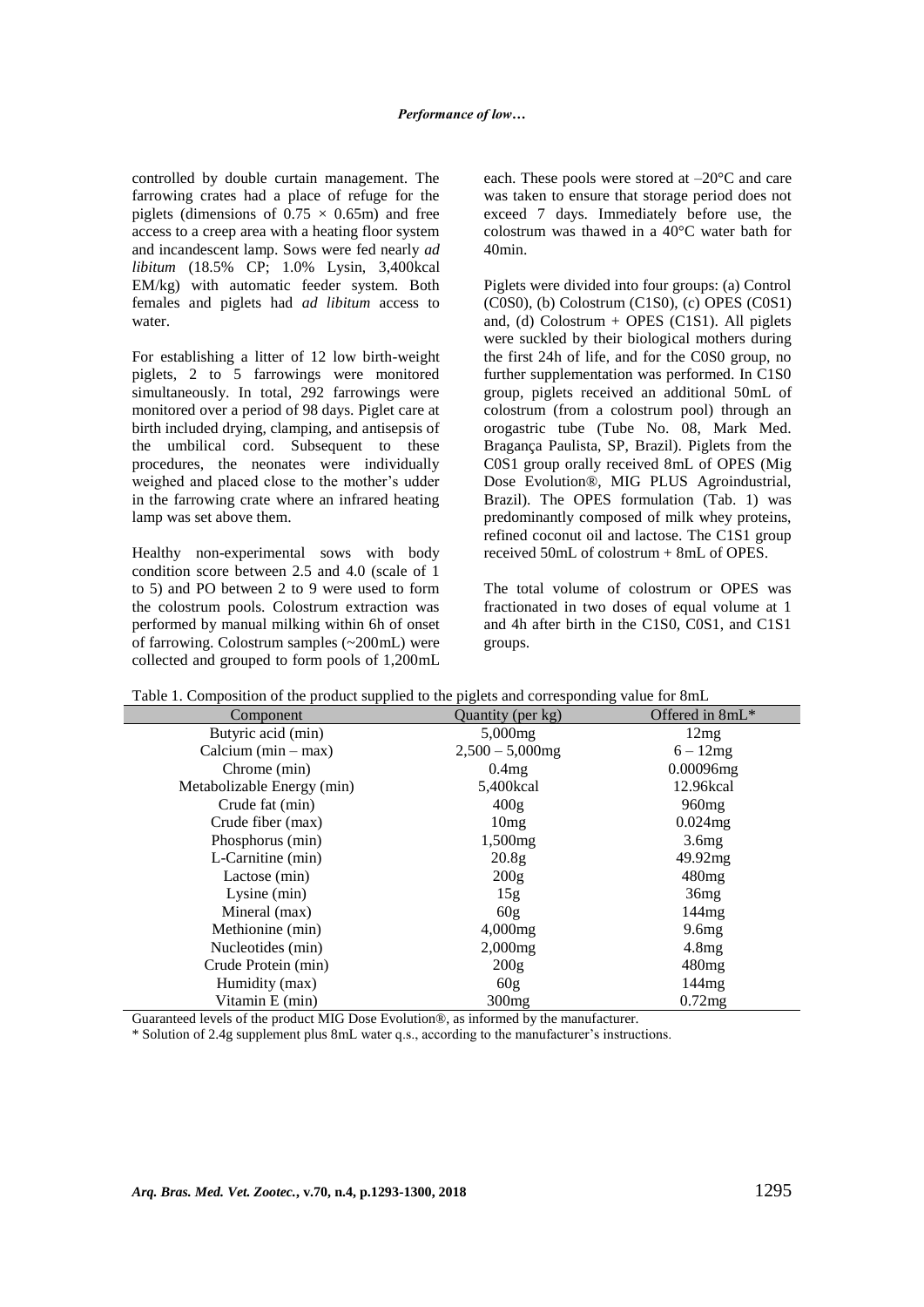The piglets, after  $24.4 \pm 0.04$  h of birth, were cross-fostered so as to form litters containing three piglets from each group. In total, 100 litters with 12 piglets each were formed for the purpose of this study. The piglets that died before crossfostering were replaced by piglets of the same BW range and age; however, these piglets were not included for analysis purposes.

The piglets were individually weighed at birth and after 24h in order to determine weight gain on the first day of life. Colostrum consumption was estimated according to the formula defined by Devillers *et al*. (2004) presuming 30min as the time interval between birth and the first suckling. The piglets were also weighed at 7, 14 and 20 days of age (D7, D14 and D20, respectively).

Statistical analysis was performed using the Statistical Analysis System software (Statistical…, 2010). Depending on the variable concerned, data were presented either as LSmean ± standard error of the mean or as a percentage. The differences were considered as significant at P<0.05 or as trends for P-values between 0.05 and 0.10. The experiment had a factorial design of  $2 \times 2$ , with two factors (colostrum and OPES) and two levels (with and without administration). In all the models of analysis that were employed in this study, colostrum, OPES, and their interactions were included as fixed effects. For continuous variables, LSmeans were compared by the Tukey-Kramer test.

The following variables were analyzed for verifying the uniformity of the groups at the beginning of the experiment: PO of the foster female, the interval between birth and crossfostering, and the number of total born and born alive piglets.

The cumulative mortality of piglets up to 7, 14 and 20 days of age was analyzed as a binary variable using the GLIMMIX procedure wherein the piglet was regarded as the experimental unit. Litter and PO of foster mothers were included as random effects.

Considering the litter as the experimental unit (the average of the three piglets of each group within each litter), colostrum consumption, weight gain in the first 24h and average daily weight gain (ADG) from birth to weaning were analyzed using the MIXED procedure. For analysis of colostrum consumption and weight gain up to 24h, the number of piglets born alive was considered as a covariate  $(P<0.05)$  while the PO of the biological mother was excluded from the model as it was regarded as non-significant.

For body weight analysis after cross-fostering, litter and PO of foster mothers were included as random effects. The weight was analyzed as repeated measures using the MIXED procedure, considering the experimental unit the average of 3 piglets in each litter and including the fixed effects of day of weighing, colostrum and OPES administration and their interactions.

# **RESULTS**

Three litters used in this study included 11 instead of 12 piglets, because it was not possible to get three piglets within the same weight range of their counterparts. In these litters, the C0S1, C1S0 and C1S1 groups were composed of only two piglets instead of three. Also, three piglets were excluded from the analysis, one of them by death due to failure to pass the tube (C1S1), one death due to hemorrhage (C0S1) and one death due to lung malformation (C1S1).

No significant difference (P>0.05) was observed regarding the average birth weight  $(1.097 \pm$ 3.87g), number of piglets born alive  $(14.31 \pm$ 0.09), PO of biological mother  $(4.66 \pm 0.08)$ , interval between birth and cross-fostering (24.42 ± 0.06h) and the percentage of male and female piglets (50.67 and 49.33%, respectively). This result endorses the uniformity of the groups at the beginning of the trial.

No impact of colostrum, OPES or their interaction (P>0.05) was observed on the cumulative mortality at 3, 7 and 20 days of age (Tab. 2). The overall pre-weaning mortality rate was determined to be 11.1% and the major causes of death were crushing (5.36%), starvation (2.09%) and diarrhea (1.76%); no effect of colostrum, OPES and their interaction was observed  $(P>0.05)$ .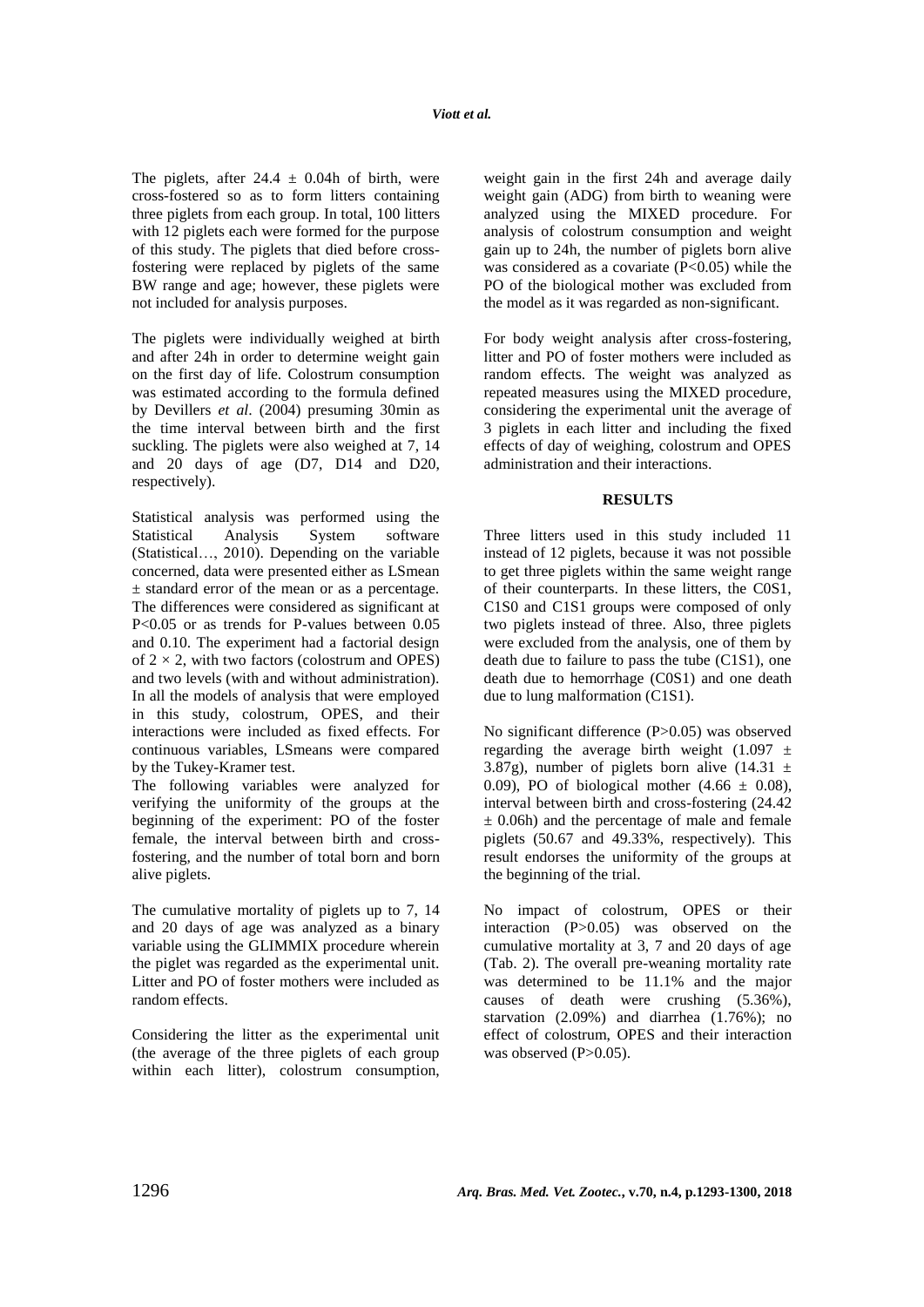|               | C0S0      | C1S0      | COS1      | CIS1      | P-value  |             |             |  |
|---------------|-----------|-----------|-----------|-----------|----------|-------------|-------------|--|
| Mortality     | $(n=300)$ | $(n=299)$ | $(n=298)$ | $(n=297)$ | Colostru | <b>OPES</b> | Interaction |  |
|               |           |           |           |           | m        |             |             |  |
| Up to 3 days  | 6.7       | 6.3       | 4.7       | 5.4       | 0.858    | 0.276       | 0.699       |  |
| Up to 7 days  | 9.3       | 8.4       | 8.4       | 7.1       | 0.456    | 0.479       | 0.875       |  |
| Up to 20 days | 11.3      | 11.4      | 12.4      | 9.4       | 0.392    | 0.775       | 0.394       |  |

Table 2. Percentages of preweaning mortality (up to 3, 7, and 20 days after birth) in low birth-weight piglets, according to colostrum and/or OPES supplementation within the first hours of life

OPES = oral protein-energy supplement; C0S0 = no supplement; C1S0 = 50mL of colostrum; C0S1 = 8mL of OPES; C1S1 = 50mL of colostrum and 8mL of OPES.

The results regarding colostrum intake, weight gain at day 1 of the age and ADG during the suckling period are presented in Tab. 3. Colostrum, OPES and their interaction had no impact on colostrum intake and weight gain in the first 24h after birth (P>0.05). OPES was seen to have a positive impact on ADG until weaning (P<0.05) with a higher ADG observed for piglets that received OPES (C0S1 and C1S1 groups; 189.1g) as compared to those that did not (C0S0 and C1S0 groups; 182.3g).

Table 3. Colostrum intake, weight gain in the first day of life, and average daily gain (ADG) of suckling piglets according to the colostrum and/or OPES supplementation within the first hours of life

|                                | C0S0         | C <sub>1</sub> S <sub>0</sub> | C0S1      | C1S1                         | <b>SEM</b> | P-value   |             |                                |  |
|--------------------------------|--------------|-------------------------------|-----------|------------------------------|------------|-----------|-------------|--------------------------------|--|
| Variable                       | $(n=300)$    | $(n=299)$                     | $(n=298)$ | $(n=297)$                    |            | Colostrum | <b>OPES</b> | Interaction                    |  |
|                                |              |                               |           | Colostrum intake, g          |            |           |             |                                |  |
|                                | 253.6        | 259.4                         | 259.4     | 263.8                        | 6.71       | 0.447     | 0.448       | 0.924                          |  |
| Weight gain at first day, g    |              |                               |           |                              |            |           |             |                                |  |
|                                | 62.6         | 68.3                          | 67.1      | 69.8                         | 5.19       | 0.416     | 0.569       | 0.777                          |  |
|                                |              |                               |           | ADG from birth until weaning |            |           |             |                                |  |
|                                | 182.2        | 182.4                         | 191.0     | 187.3                        | 4.30       | 0.588     | 0.032       | 0.540                          |  |
| $\sim$ $\sim$ $\sim$<br>$\sim$ | $\mathbf{v}$ | $\sim$<br>$\alpha$            |           |                              |            | $\sim$    |             | $\sim$ $\sim$ $\sim$<br>$\sim$ |  |

SEM = Standard error of mean; OPES = oral protein-energy supplement; C0S0 = no supplement; C1S0 = 50mL of colostrum; C0S1 = 8mL of OPES; C1S1 = 50mL of colostrum and 8mL of OPES.

Although the weight of the piglets (Tab. 4) was not affected (P>0.05) by colostrum or the interaction between colostrum and OPES, it was affected by supplementation with OPES alone  $(P= 0.06)$ . Weight at weaning was 4.75 kg for non-supplemented piglets (C0S0 and C1S0) as compared to 4.89kg for the supplemented (C0S0 and C1S0) pigs.

Table 4. Effect of colostrum and OPES administration on weight and average daily gain (ADG) in newborn low birth-weight piglets, analyzed as repeated measures

| Variables       | COS0      | C <sub>1</sub> S <sub>0</sub> | C <sub>0</sub> S <sub>1</sub> | C <sub>1</sub> S <sub>1</sub> |        |            |  |
|-----------------|-----------|-------------------------------|-------------------------------|-------------------------------|--------|------------|--|
|                 | $(n=100)$ | $(n=100)$                     | $(n=100)$                     | $(n=100)$                     | Mean   | <b>SEM</b> |  |
| Weight, g       |           |                               |                               |                               |        |            |  |
| D7              | 2082.6    | 2075.3                        | 2101.5                        | 2097.3                        | 2089.2 | 42.7       |  |
| D <sub>14</sub> | 3460.9    | 3438.6                        | 3558.7                        | 3493.0                        | 3487.8 | 42.7       |  |
| D20             | 4741.8    | 4751.0                        | 4931.4                        | 4854.9                        | 4819.8 | 42.7       |  |
| Mean            | 3428.4    | 3421.6                        | 3530.5                        | 3481.7                        |        |            |  |
| <b>SEM</b>      | 54.9      | 55.1                          | 54.9                          | 54.9                          |        |            |  |

The analysis considered the average of three piglets for each group in 100 litters.

The weight of the piglets tended to be affected by OPES administration  $(P=0.063)$ , but it was not affected by colostrum or their interaction (P>0.05). There was an effect of the moment of weighing (P<0.001), but not the interaction between colostrum and moment or OPES and moment (P>0.05).

SEM = Standard error of mean; OPES = oral protein-energy supplement; C0S0 = no supplement; C1S0 = 50mL of colostrum; C0S1 = 8mL of OPES; C1S1 = 50mL of colostrum and 8mL of OPES.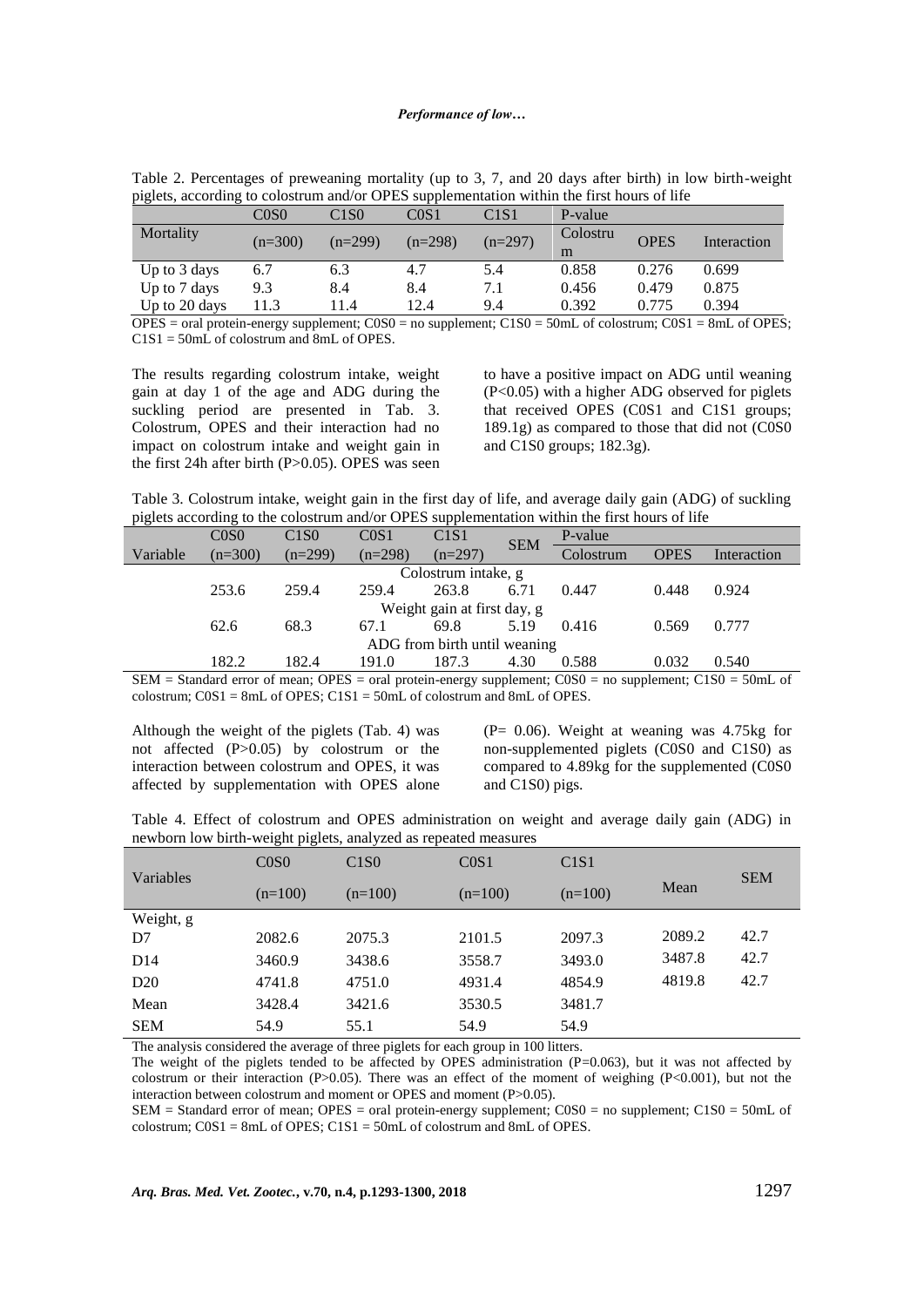# **DISCUSSION**

The neonatal pig metabolism is extremely efficient at retaining colostrum as well as other nutritional supplements. However, studies regarding the use of oral protein-energy supplements associated with an extra colostrum supplementation in neonatal piglets are scarce. The present study was conceptualized with the aim of evaluating the efficiency of nutritional strategies such as administration of extra colostrum and protein-energy supplement on factors such as mortality rate, colostrum intake, and weight gain on the first day of life as well as during the suckling period of low birth-weight piglets. Although colostrum or OPES supplementation was not observed to impact mortality rate or colostrum intake, it was seen that OPES administration influenced both ADG and weight of the piglets.

Body weight at birth is an important indicator of weight at weaning, as piglets with low birthweight tend to exhibit a reduced growth rate and weigh less at the end of the suckling period (Quiniou *et al*., 2002). Our findings regarding ADG and weight at weaning (186.3g/d and 4820.3g, respectively) are comparable to those reported by previous studies conducted on low birth-weight piglets (Furtado *et al*., 2012; Kummer *et al*., 2015; Moreira, 2015).

Presuming an average energy value of 1.49kcal ME/g for colostrum and 91% efficiency of utilization in terms of total energy retention (Le Dividich *et al*., 1994; Le Dividich *et al*., 2005; Hurley, 2015), C0S0 piglets ingested approximately 344kcal in the first day of their life. Thus, it can be concluded that energy requirements for maintenance, including thermoregulation, physical activity and growth, were adequately met in the case of the control piglets (with no extra nutritional support). It was surprising that the administration of extra 50mL colostrum did not result in a greater colostrum intake as compared to the C0S0 and C0S1 groups. During the study, we observed that after gavage feeding, the newborn piglets became satiated and did not seek the mammary gland for a while. Although this behavior was not systematically recorded, it is indicative of the fact that the extra colostrum seems to serve as an assurance for the newborn piglets rather than as an additional source of nutrient for improved performance.

Although nutritional supplementation, via colostrum or nutrient supplements, has been investigated as a possible strategy for improving the performance of low birth-weight piglets, in some studies this benefit has not been confirmed (Muns *et al*., 2014; Kummer *et al*., 2015; Moreira, 2015; Declerck *et al*., 2016). Kummer *et al*. (2015) tested two supplements (Biostart – vitamin-mineral supplement; Lianol – protein supplement) in low birth-weight piglets (794 to 1,315g) within the first 8 hours of birth. Although Kummer *et al*. (2015) did not observe any positive effect of the supplementation on colostrum intake, serum IgG concentration, weight and ADG during the suckling period, they reported a reduction in the mortality rate by crushing and starvation when piglets received both supplements. When the same supplement used in the present study was previously tested, Moreira (2015) observed that low birth-weight piglets receiving 4mL OPES within the first 24h of life had a higher colostrum intake as compared to piglets that did not; however, no effect was seen on ADG throughout the suckling period. In contrast, our study indicated towards the presence of a small difference in ADG and weight between birth and weaning  $(7g/d)$ , and weight (81g), in favor of piglets that received the supplement. This can be attributed to the fact that, as compared to the report of Moreira (2015), in our study a higher amount of OPES (8mL vs. 4mL) was administered in a much shorter period after birth (up to 4h vs. up to 12h).

Regardless of the type of supplementation, almost 75% of all deaths were observed to occur within the first week of life, especially during the first 72h (52% of death). It is known that the first few days after the birth is the time when piglets are the most challenged and hence it is common to observe a higher mortality rate in those days (Devillers *et al*., 2011; Kummer *et al*., 2015). The reports that discuss the effect of nutritional supplementation on the reduction of pre-weaning mortality have been subject to considerable controversy. Some studies have reported that supplementing newborn piglets with a supply of medium-chain triglycerides does not have a positive impact on survival rate (Benevenga *et al*., 1989; Lepine *et al*., 1989; Lee e Chiang, 1994). On the other hand, a reduced mortality rate was observed when piglets weighing 1000– 1225g at birth received a protein and/or mineral supplement (Kummer *et al*., 2015).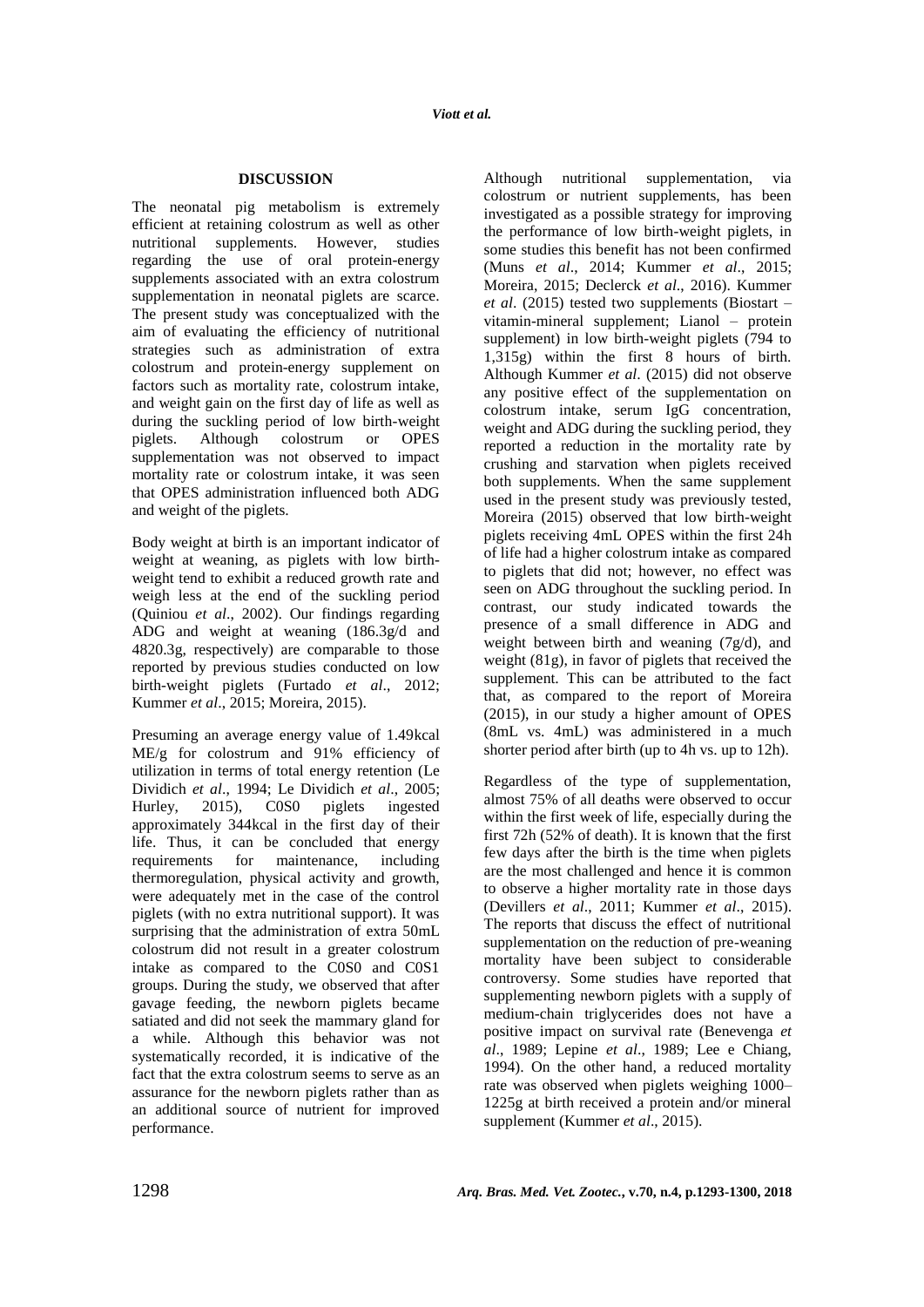Both time for the first suckling and the amount of ingested colostrum are important for ensuring the survival of neonatal piglets especially those with low birth-weight. The colostrum intake should begin within the first 60min of birth (Decaluwé *et al*., 2014). During the first 24h of life, newborn piglets require approximately 170kcal net energy/kg under the thermoneutral condition and 230kcal/kg in cold conditions (5°C below thermal neutrality). Therefore, consumption of 160–170g colostrum/kg (Le Dividich *et al*., 2005) or 250g in total (Ferrari *et al*., 2014) are known to improve chances of survival and allow for an adequate growth profile during the suckling period. In the present study, the minimum amount of colostrum intake was attained in all the groups, which probably explains why a similar mortality rate was observed irrespective of colostrum and/or OPES administration. Indeed, a study by Moreira (2015) reported that OPES administration has a beneficial effect on the survival rate of low birthweight piglets when they receive a low amount (120ml) of colostrum.

The nutritional supplementation for low birthweight piglets was studied but no conclusive results could be drawn. More in-depth efforts are necessary in order to determine the exact time and amount of supplement that must be administered for optimal performance under field conditions. The use of colostrum supply entails some disadvantages such as the need for trained labor for gavage feeding, time-consuming efforts required for colostrum collection as well as extensive storage demands. Although commercial supplements are easier to handle, labor and costs required should be factored into their application potential.

## **CONCLUSIONS**

Colostrum intake and pre-weaning mortality of low birth-weight piglets are not affected by nutritional manipulation through the administration of extra colostrum and/or a protein-energy supplement during the first hours of life. However, body weight gain during the suckling period and the weight at weaning were observed to be marginally improved by administration of the protein-energy supplement.

#### **REFERENCES**

BAXTER, E.M.; JARVIS, S.; D'EATH, R.B. *et al*. Investigating the behavioral and physiological indicators of neonatal survival in pigs. *Theriogenology*, v.69, p.773-783, 2008.

BAXTER, E.M.; RUTHERFORD, K.M.D.; D'EATH, R.B. *et al*. The welfare implications of large litter size in the domestic pig II: management factors. *Anim. Welfare*, v.22, p.219- 238, 2013.

BEAULIEU, A.D.; AALHUS, J.L.; WILLIAMS, N.H.; PATIENCE, J.F. Impact of piglet birth weight, birth order, and litter size on subsequent growth performance, carcass quality, muscle composition, and eating quality of pork. *J. Anim. Sci.*, v.88, p.2767-2778, 2010.

BENEVENGA, N.J.; STEINMAN-GOLDSWORTHY, J.K.; CRENSHAW, T.D.; ODLE, J. Utilization of medium-chain triglycerides by neonatal piglets: I. Effects on milk consumption and body fuel utilization. *J. Anim. Sci*., v.67, p.3331-3339, 1989.

CASELLAS, J.; CASAS, X.; PIEDRAFITA, J.; MANTECA, X. Effect of medium- and longchain triglyceride supplementation on small newborn-pig survival. *Prev. Vet. Med*., v.67, p.213-221, 2005.

DAMGAARD, L.H.; RYDHMER, L.; LØVENDAHL, P.; GRANDINSON, K. Genetic parameters for within-litter variation in piglet birth weight and change in within-litter variation during suckling. *J. Anim. Sci*., v.81, p.604-610, 2003.

DECALUWÉ, R.; MAES, D.; WUYTS, B. *et al*. Piglets' colostrum intake associates with daily weight gain and survival until weaning. *Livest. Sci*., v.162, p.185-192, 2014.

DECLERCK, I.; DEWULF, J.; DECALUWÉ, R.; MAES, D. Effects of energy supplementation to neonatal (very) low birth weight piglets on mortality, weaning weight, daily weight gain and colostrum intake. *Livest. Sci*., v.183, p.48-53, 2016.

DEVILLERS, N.; LE DIVIDICH, J.; PRUNIER, A. Influence of colostrum intake on piglets survival and immunity. *Animal*, v.5, p.1605- 1612, 2011.